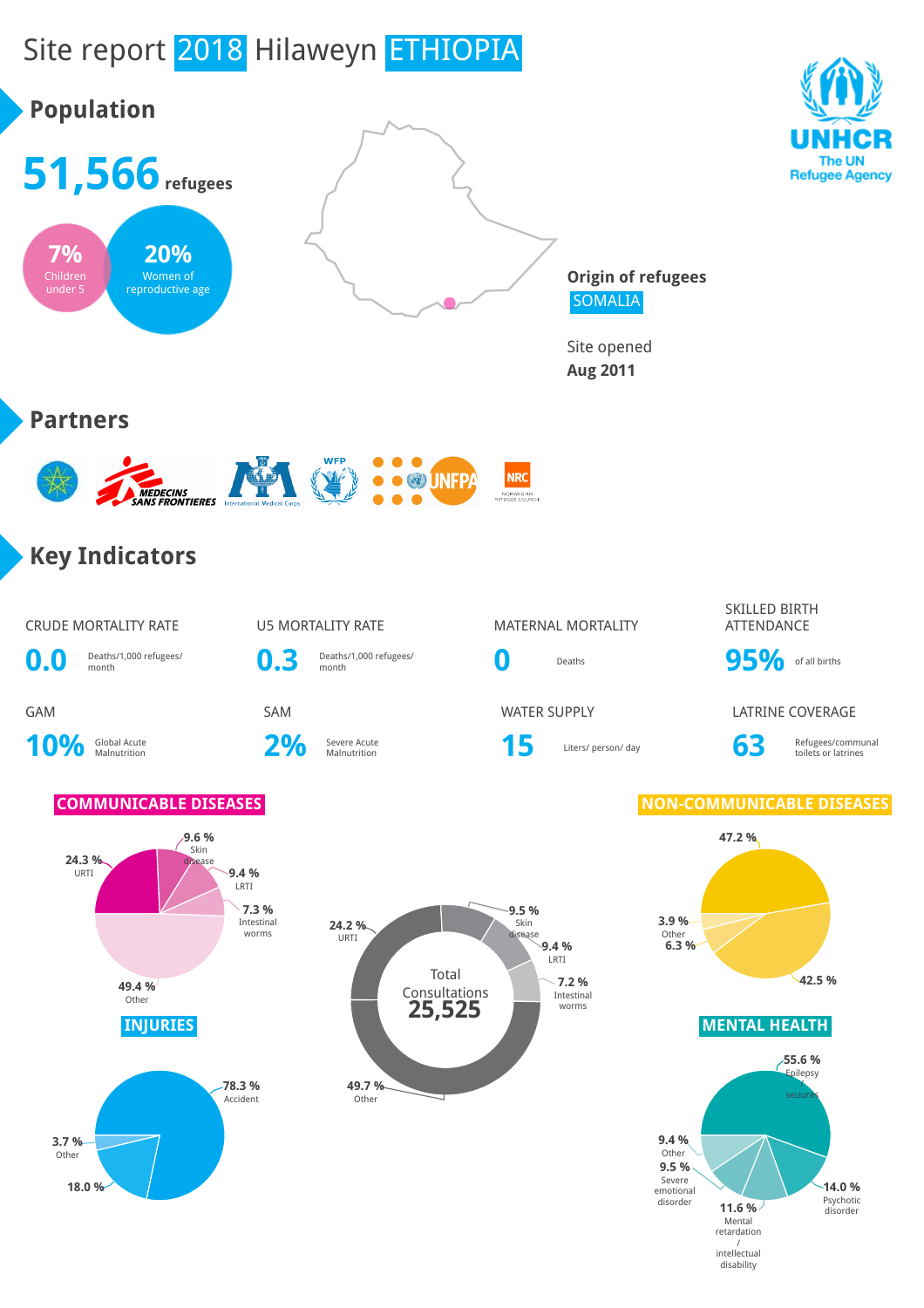### **Public Health**

| <b>HEALTH STAFFING</b>                                      | <b>INDICATOR</b> | <b>STANDARD</b> |           | <b>MORBIDITY</b>                                 | <b>INDICATOR</b> | <b>STANDARD</b> |   |
|-------------------------------------------------------------|------------------|-----------------|-----------|--------------------------------------------------|------------------|-----------------|---|
| Number of medical doctors                                   |                  | 1: 50,000       | $\bullet$ | Incidence of malaria among children under        | $\bf{0}$         |                 |   |
| Number of qualified nurses                                  |                  | 1:10,000        | $\bullet$ | Incidence of watery diarrhoea among              | 36               |                 |   |
| Number of community health workers                          |                  | 1: 1,000        | $\bullet$ | children under 5                                 |                  |                 |   |
| <b>ACCESS AND UTILIZATION</b>                               | <b>INDICATOR</b> | <b>STANDARD</b> |           | Incidence of pneumonia among children<br>under 5 | 34               |                 |   |
| Consultations per trained clinician per day                 | 24               | < 50            | Ø         | Incidence of pneumonia among over 5              | 4                |                 |   |
| Health utilisation rate (new visits / refugee /             | 0.5              | $1 - 4$         | ణ         | Tuberculosis success rate                        |                  | < 90%           |   |
| year)<br>Proportion of host population consultations        | 7%               |                 |           | Were any MDR/X-TB cases diagnosed among<br>PoCs? |                  | <b>No</b>       |   |
| <b>MORTALITY</b>                                            | <b>INDICATOR</b> | <b>STANDARD</b> |           | <b>VACCINATION</b>                               | <b>INDICATOR</b> | <b>STANDARD</b> |   |
| <b>Crude Mortality Rate</b><br>(CMR) (/1000/month)          | 0.0              | < 0.75          | Ø         | Full vaccination coverage                        | 57%              | < 95%           | ೞ |
| <b>Under-five Mortality Rate</b><br>(U5MR) (/1000/month)    | 0.3              | < 1.5           | Ø         | Measles vaccination coverage                     | 64%              | < 95%           | Ø |
| <b>Infant Mortality Rate</b><br>(IMR) (/1000 livebirths)    | 13.3             | < 30            | $\bullet$ | Source of vaccination data                       |                  |                 |   |
| <b>Neonatal Mortality Rate</b><br>(NNMR) (/1000 livebirths) | 4                | < 20            | $\bullet$ | IN-PATIENT DEPARTMENT (IPD)                      | <b>INDICATOR</b> | <b>STANDARD</b> |   |
| <b>OUTBREAK ALERT AND RESPONSE</b>                          | <b>INDICATOR</b> | <b>STANDARD</b> |           | Average length of stay (days)                    | 7.1              |                 |   |
| Proportion of outbreaks investigated within 48<br>hours     |                  | 100%            |           | Case fatality rate                               | 0.0              |                 |   |
| Number of outbreaks reported                                | $\mathbf 0$      |                 |           | Hospitalisation rate                             | 4.8              | $50 - 150$      | ೞ |

# **Reproductive Health**

| <b>ANTENATAL CARE</b>                                                                     | <b>INDICATOR</b> | <b>STANDARD</b> |                       | <b>FAMILY PLANNING</b>                                                      | <b>INDICATOR</b> | <b>STANDARD</b> |                       |
|-------------------------------------------------------------------------------------------|------------------|-----------------|-----------------------|-----------------------------------------------------------------------------|------------------|-----------------|-----------------------|
| Antenatal care coverage                                                                   | 57%              | > 90%           | Ω                     | Contraceptive prevalence rate                                               | 0%               | $\geq 30\%$     | $\boldsymbol{\omega}$ |
| Coverage of antenatal tetanus vaccination                                                 | 94%              | >95%            | А                     | Source of contraceptive prevalence data                                     |                  |                 |                       |
| <b>DELIVERY CARE</b>                                                                      | <b>INDICATOR</b> | <b>STANDARD</b> |                       | SEXUAL AND GENDER-BASED VIOLENCE (SGBV)                                     | <b>INDICATOR</b> | <b>STANDARD</b> |                       |
| Proportion of births attended by skilled<br>personnel                                     | 95%              | $\geq 90\%$     | $\checkmark$          | Total number of reported rapes                                              |                  |                 |                       |
| Proportion of births conducted by caesarean<br>section                                    | 0%               | $5 - 15%$       | $\boldsymbol{\Omega}$ | Proportion of eligible rape survivors provided<br>with PEP within 72 hours  | 100%             | 100%            |                       |
| Proportion of newborn infants with low birth<br>weight (<2500 gs) (weighed within 72 hrs) | 1%               | < 15%           |                       | Proportion of eligible rape survivors provided<br>with ECP within 120 hours | 100%             | 100%            |                       |
| Proportion of teenage pregnancies                                                         | 3%               |                 |                       | SEXUALLY TRANSMITTED INFECTIONS (STIS)                                      | <b>INDICATOR</b> | <b>STANDARD</b> |                       |
| Still birth rate (/ 1000 total births / month)                                            |                  |                 |                       | Number of genital ulcer diseases                                            | $\mathbf{0}$     |                 |                       |
| Number of maternal deaths                                                                 | $\mathbf{0}$     |                 |                       | Number of Pelvic Inflammatory diseases                                      |                  |                 |                       |
| Proportion of maternal deaths investigated<br>within 48 hours                             |                  | 100%            |                       |                                                                             |                  |                 |                       |